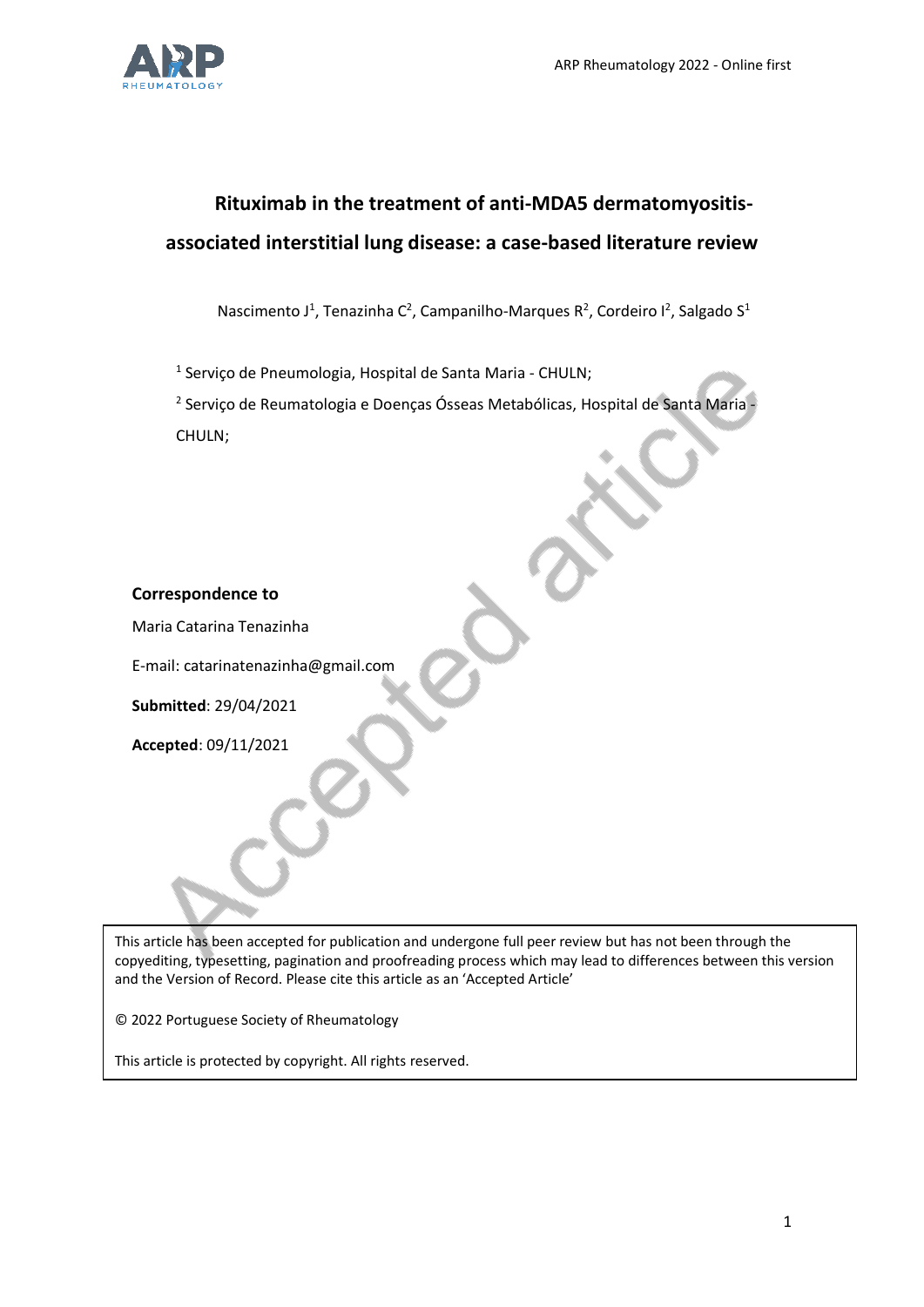

#### **Abstract**

Interstitial lung disease (ILD) occurs with Idiopathic Inflammatory Myopathy (IIM) as a lifethreating complication and is considered the most important prognostic determinant in this disease group. The antibody anti-melanoma differentiation–associated gene 5 (anti-MDA5) is associated to rapidly progressive ILD and poor overall survival. Rituximab (RTX) is becoming a drug of choice in management of refractory IIM-ILDs and rapidly progressive ILDs, despite its low level of evidence. We report the case of a 49-year-old man with new-onset clinically amyopathic dermatomyositis (CADM) with severe respiratory symptoms and mixed radiologic pattern of non-specific interstitial and organizing pneumonia, refractory to high dose corticosteroids and intravenous immunoglobulin and oxygen dependent. He was started on RTX 375mg/m2/week of which he completed 4 perfusions, with significant clinical improvement, and has been on maintenance to date with the rheumatology RTX standard protocol with no need for oxygen supplementation.

RTX may represent a rescue therapy for patients with severe anti-MDA5-related CADM-ILD refractory to conventional immunotherapies. We identified reports of a total of 12 patients treated with RTX. Infection was the only reported adverse event (25%). Respiratory improvement (defined by symptoms, imaging or PFTs) was observed in 75% of patients, with 2 (17%) having achieved clinical remission. A total of three deaths occurred (25%), all resulting from ILD progression despite treatment. No therapeutic protocol with RTX seems to be more efficient nor associated with more adverse events than the others. Comparative studies are necessary.

**Keywords:** Interstitial lung disease; Rituximab; Adult dermatomyositis.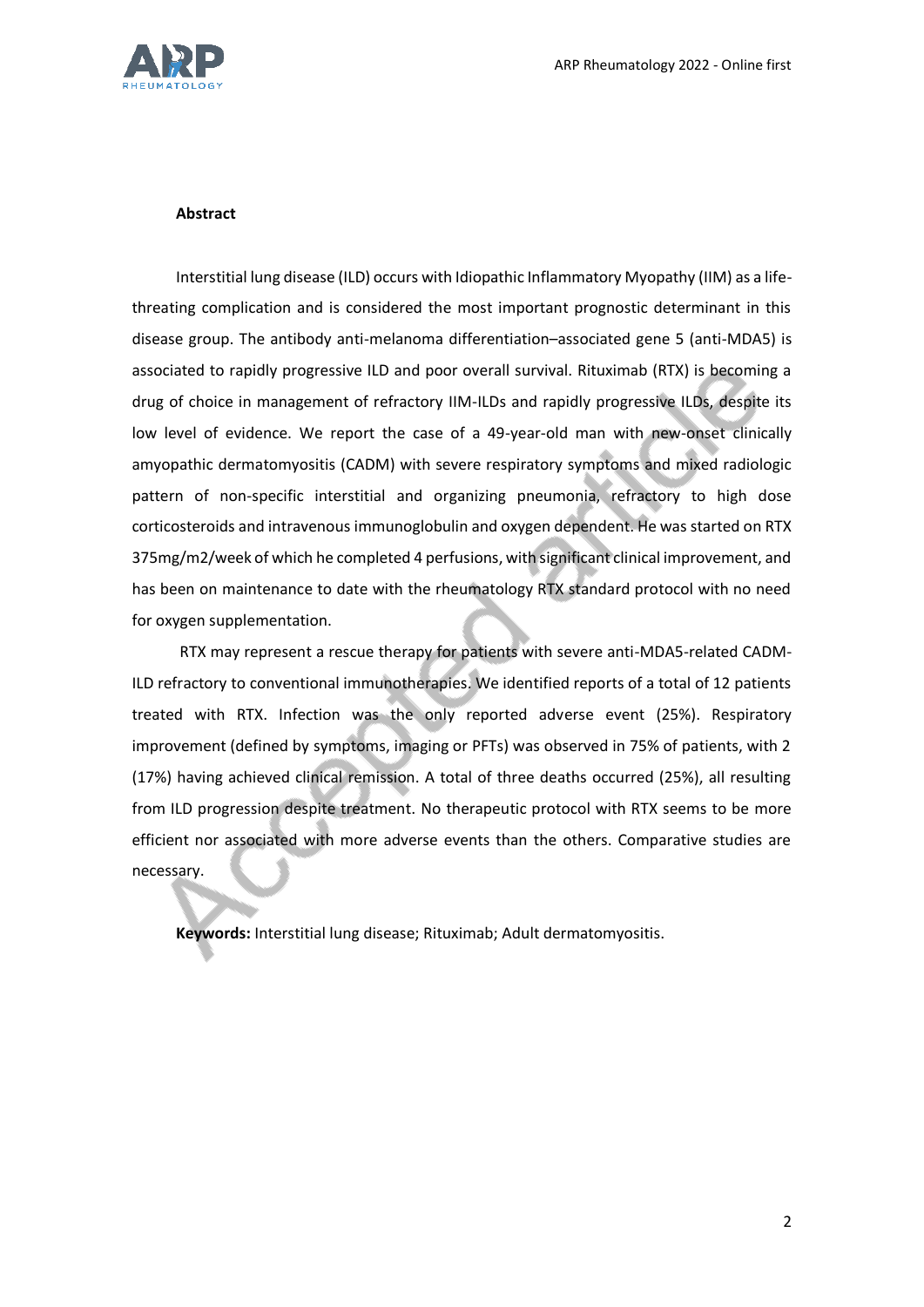

#### **Introduction**

Dermatomyositis (DM) is an idiopathic inflammatory myopathy (IIM) with variable phenotypes, courses and responses to therapy. Interstitial lung disease (ILD) occurs with IIM as a life-threating complication and is considered the most important prognostic determinant in this disease group<sup>1</sup>. Clinically Amyopathic DM (CADM) is itself a poor outcome predictor for DMassociated ILD<sup>2</sup>. DM-associated ILD can present with an acute onset or progressive symptoms, or it can be asymptomatic and detected only by abnormalities in pulmonary function tests (PFTs) or high-resolution thoracic CT-scan (HRCT)<sup>3</sup>. The antibody anti-melanoma differentiationassociated gene 5 (anti-MDA5) is associated with a rapidly-progressive ILD in DM, with a prevalence ranging between 22% and 93%<sup>4-9</sup>, as well as with poor overall survival, with mortality rates that go up to 70% (3,6,8,9). It has also been demonstrated that anti-MDA5 titers correlates positively to disease activity and severity, and negatively to treatment response, because effective treatment decreases antibody levels $10-12$ . Corticosteroids and methotrexate have been used as first-line therapies in DM adult patients, but the addition of other immunomodulators, such as azathioprine or mycophenolate, to corticosteroids, are preferred when ILD is present<sup>12-</sup>  $<sup>14</sup>$ . These are used as steroid-sparing agents, as there is no strong evidence demonstrating</sup> benefit of the association over steroid therapy alone<sup>15-19</sup>. Patients with refractory or rapidly progressive ILD may require more aggressive therapies such as cyclophosphamide, tacrolimus and rituximab (RTX $^{20-21}$ . The efficacy of RTX may be greater in IIM-ILD than in other connective tissue diseases associated ILDs<sup>22, 23</sup> and, as a consequence, it's becoming a drug of choice in management of refractory or rapidly-progressive IIM-associated ILDs, despite its low level of evidence. There are ongoing randomized trials of rituximab in connective tissue disease-related  $ILD<sup>24</sup>$ .

#### **Case-report**

We report the case of a 49-year-old man, who works as a graphic designer, with longstanding exposition to solvents and ink from graphic printing, and history of smoking (a load of 22,5 units pack/year). He had had three episodes of pericarditis on the previous 2 years, treated with colchicine and non-steroid anti-inflammatories. A year after the third episode of pericarditis he developed odynophagia and oropharyngeal aphthous ulcers, treated with multiple antibiotics but without improvement, and soon presented dysphony, hand skin hyperkeratosis ("mechanic hands"), Gottron's papules and heliotrope rash, followed by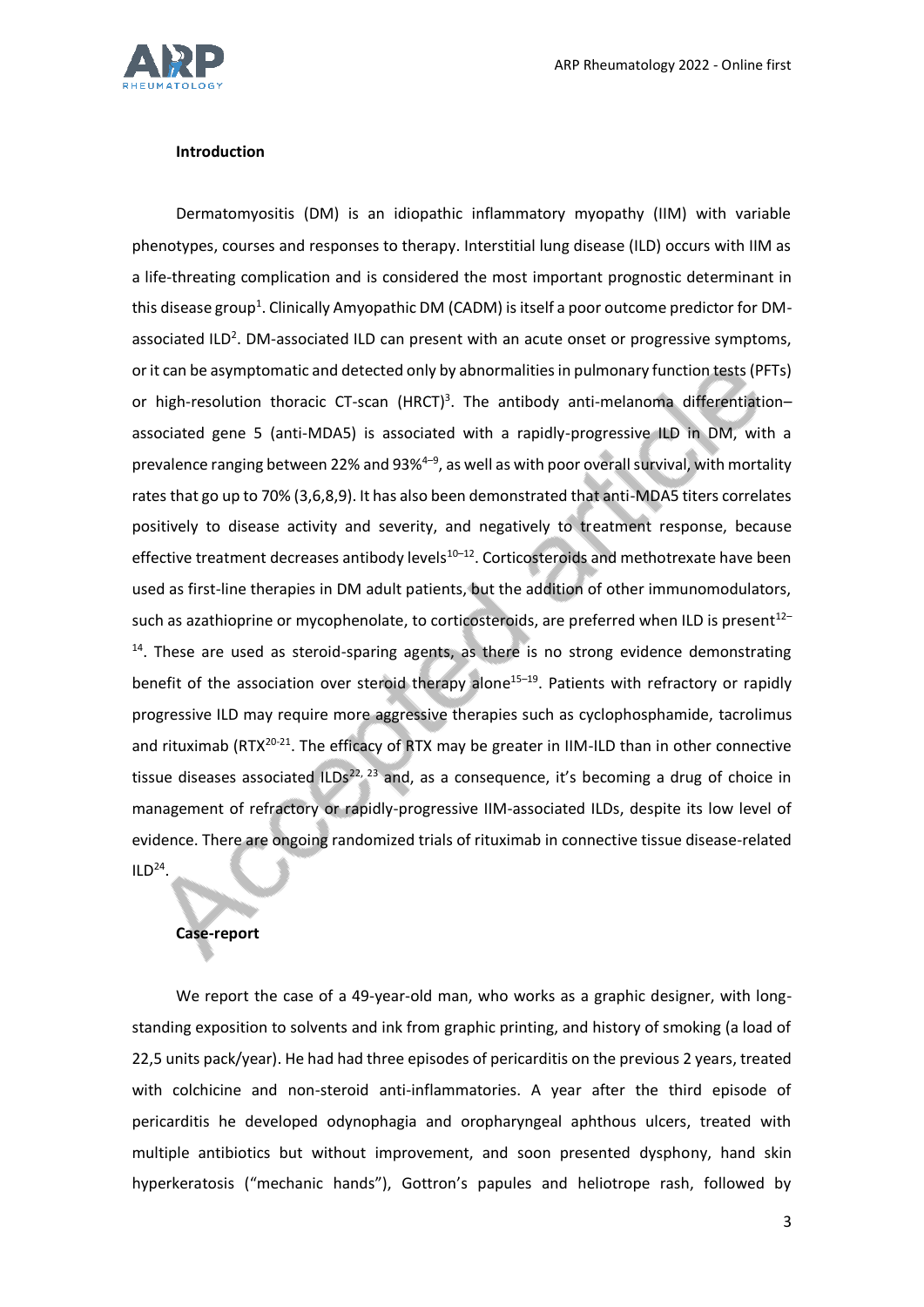

progressive exertional fatigue and dyspnoea and recurrent night fevers. HRCT scan revealed interstitial fibrosis of the superior, medium and inferior lobes with retraction of the parenchyma, ground-glass opacities with areas of consolidation in mixed pattern of non-specific interstitial pneumonia and organizing pneumonia. PFTs reported severe restriction with a Forced Vital Capacity (FVC) of 30% (1.27 L), Forced Expiratory Volume in 1 second (FEV1) of 31% (1.06 L), Total Lung Capacity (TLC) of 42% (27.6 L), Maximal Inspiratory Pressure (MIP) of 58.3% (6.19 Kpa) and Maximal Expiratory Pressure (MEP) of 55.6% (7.62 Kpa). Diffusing Lung Capacity for carbon monoxide (DLCO) could not be determined as acceptability criteria of exam performance were not met. The diffusing capacity divided by the alveolar volume (DLCO/VA) was very low (21.5%). Electromyography showed no signs of myopathy; capillaroscopy documented mild nonspecific findings suggestive of diffuse connective tissue disease; echocardiogram estimated a normal pulmonary artery systolic pressure and reported normal systolic function and segmental kinetics, valves and pericardium. Blood gases analysis showed partial respiratory insufficiency, and regular blood tests slight increase of liver enzymes, increased erythrocyte sedimentation rate (30mm), normal muscle enzymes, and a mildly increased C-reactive protein (1.8mg/dL). Viral serologies, as well as blood, urine and bronchoalveolar lavage fluid cultures, were negative. The diagnosis of DM-associated ILD was assumed, and the myositis specific antibodies came strongly positive for anti-MDA5. There were no signs of abdominal or pelvic underlying neoplasm on computed tomography scan. The patient underwent a three-day infusion of intravenous methylprednisolone 1g once daily, followed by prednisolone 1 milligram/kilogram of weight. Because extreme dyspnoea and tiredness persisted, intravenous immunoglobulin 2g/kg was administered during 5 days. After only a mild improvement, the patient started cyclophosphamide 750mg/m2, but soon after the first infusion he developed a lower respiratory tract bacterial infection that required hospital treatment and subsequent monthly infusions were cancelled. Demands for oxygen therapy remained high and with gradual increase, with tiredness for the slightest efforts, again refractory to high-dose corticosteroids. Therapy with RTX 375 milligrams/m<sup>2</sup>/week was started, followed by a slow and steady decrease in dyspnoea throughout the cycles. He was discharged after the fourth cycle, with prednisolone 30mg once daily, mycophenolate mofetil 1,5g twice daily as steroid-sparing agent and oxygen therapy need only for exertion. He also maintained respiratory kinesiotherapy that had been initiated in the hospital. The patient has been on maintenance therapy with RTX to date, according to the rheumatology standard protocol (2 perfusions of 1g 2 weeks apart every 6 months) and prednisolone has been progressively tapered to 7,5mg once daily 15 months after initiating RTX. Exercise tolerance has markedly improved, as no exertional oxygen supplementation is currently needed for daily activities or during sleep. PFTs performed 15 months after RTX introduction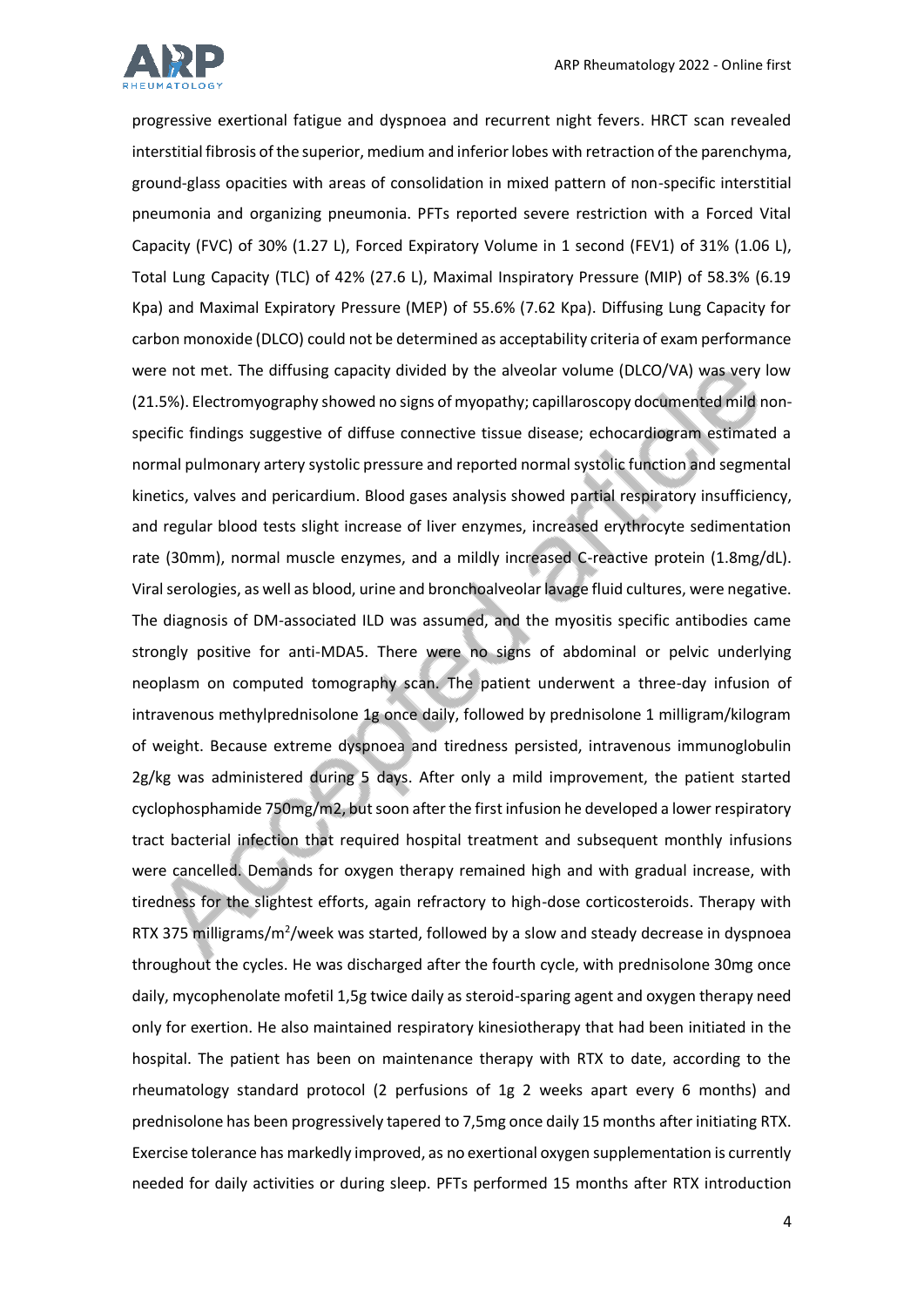

demonstrated improvement of lung restriction with FVC of 63% (2.70 L), FEV1 of 66% (2.25 L), TLC of 59% (3.77 L), MIP of 79% (7.25 Kpa), MEP of 71% (9.66 Kpa). DLCO was reduced (53%) but normal when corrected for the alveolar volume (97%).

#### **Discussion**

RTX represents a rescue therapy for patients with severe anti-MDA5-related CADM-ILD refractory to conventional immunotherapies, however it has not yet been established as a standard treatment<sup>25</sup>. Treatment with RTX has mostly been grounded in existing evidence from clinical studies in other Connective Tissue Diseases-related ILD<sup>23</sup>. The RIM trial is a randomized clinical trial (RCT) that studied the efficacy of RTX in IIM in adults and children. RTX dosage was based on the patient's body surface area (BSA), with adults receiving 750 mg/m2 up to 1 g. The primary end point was to compare the time to achieve the International Myositis Assessment and Clinical Studies Group preliminary definition of improvement (DOI) between two groups: "RTX early" (RTX given at trial entry) and "RTX late" (RTX given 8 weeks after trial entry). The "RTX early" received RTX at weeks 0 and 1 and placebo infusions were given at weeks 8 and 9, and the "RTX late" arm received placebo infusions at weeks 0 and 1 and RTX at weeks 8 and 9. Although there were no differences regarding the primary endpoint, (differences between groups failed to be demonstrated), 83% of patients that failed two or more immunotherapies in association to glucocorticoids (refractory disease) met the DOI with RTX $^{26}$ .

Studies that preceded the RIM trial were conflicting regarding the benefit of RTX in DM, possibly due to methodological problems<sup>5, 27</sup>. None of these studies evaluated DM-related ILD outcomes. The best evidence available to date regarding the use of RTX in DM-related ILD arrives from case series that reported good results<sup>22, 28, 29</sup>. Moreover, RTX was shown to decrease the levels of SSA-related antibodies, particularly of anti-Jo1, whose titres strongly correlate with disease activity<sup>30, 31</sup>.

Case-series and single case-reports of anti-MDA5-related CADM-ILD patients have been published reporting favourable outcomes of RTX in refractory disease. We identified in the literature 6 case-reports and 2 small case series, with a total of 12 patients studied (Table I)<sup>12, 25,</sup>  $32-37$ . All patients had ILD. Treatment with RTX was due to refractory mucocutaneous lesions in one patient<sup>32</sup> and in all other patients was motivated by refractory lung disease alone<sup>12, 25, 33-37</sup>. Infection was the only reported adverse event  $(25%)^{37}$ . A total of three deaths occurred (25%),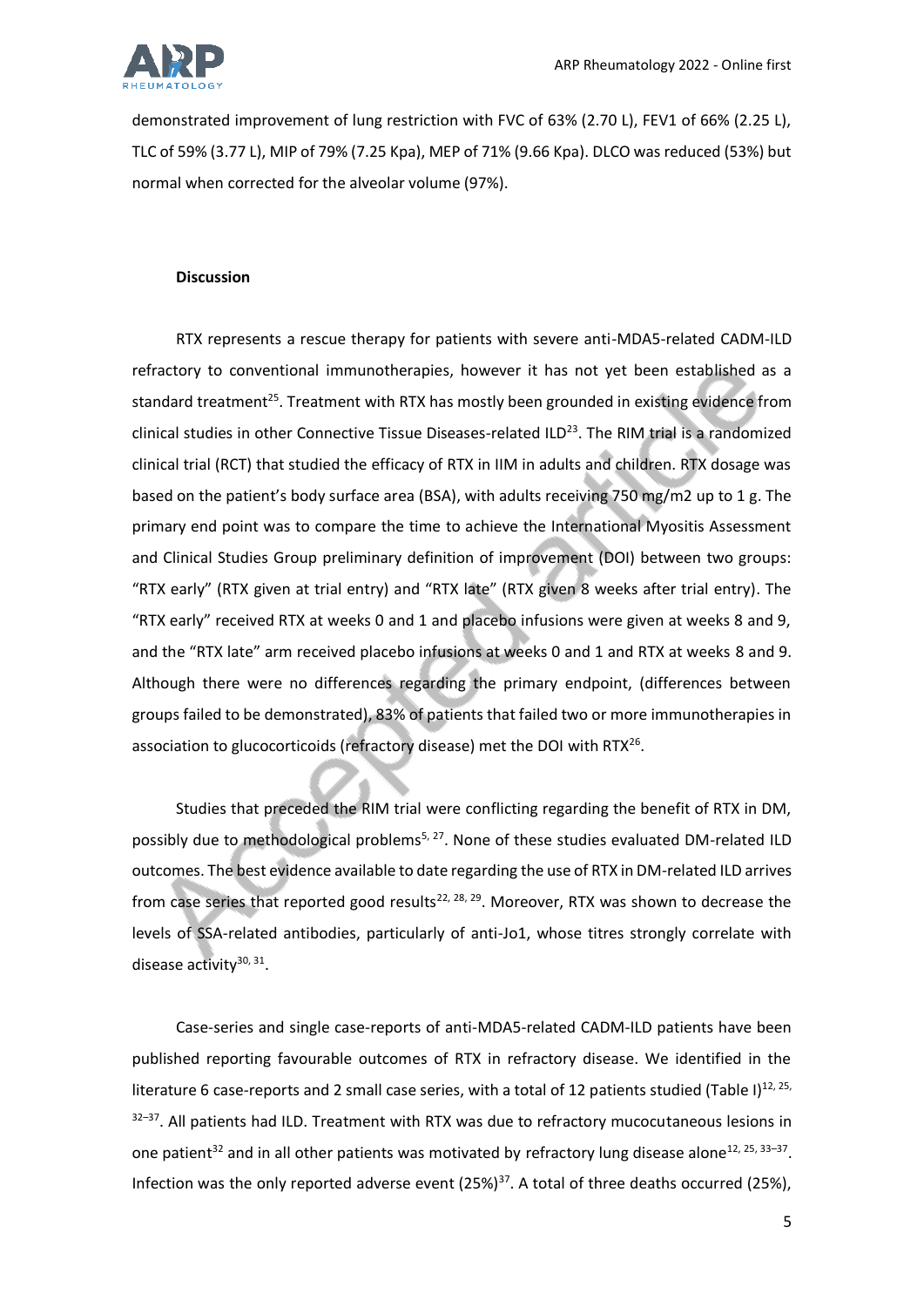

all resulting from ILD progression despite treatment, but respiratory improvement, whether determined by symptoms, imaging or PFTs, was observed in all remaining patients (75%), with 2 (17%) having achieved clinical remission (Table II).

We here emphasize that, although there are no definite recommendations on this disease, RTX is a therapeutic option in severe and refractory anti-MDA5-related CADM-ILD that has shown positive results in clinical practice. According to the published reports, no therapeutic protocol appears to be more efficient nor associated with more adverse events than the others.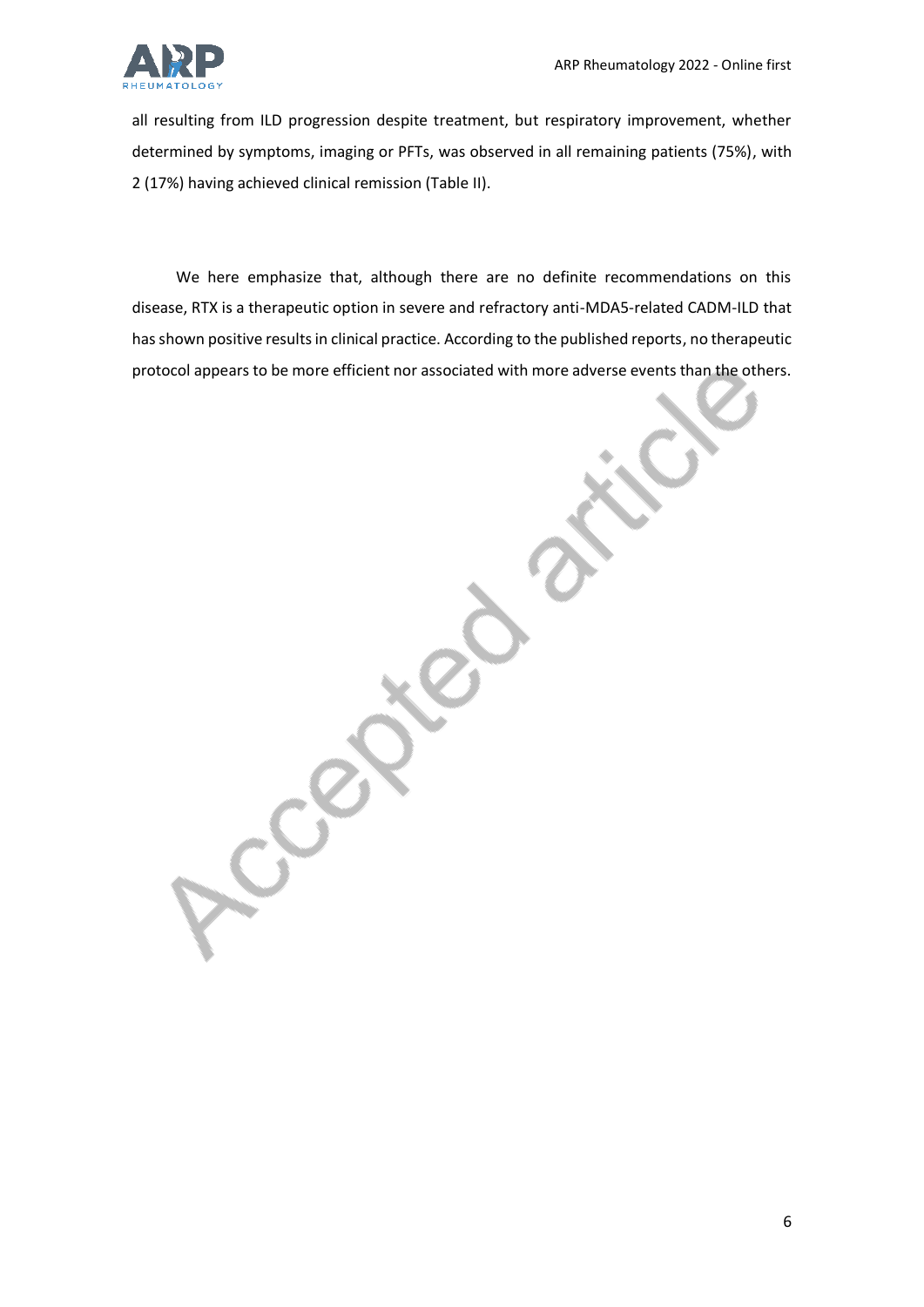

**STATE** 

|   | Year | <b>References</b>               | <b>Type of</b><br>study | <b>Number</b><br>οf<br>patients | Age | Sex    | <b>Clinical manifestations</b>                                                          | <b>HRCT</b> findings                                                                                                          |  |  |  |
|---|------|---------------------------------|-------------------------|---------------------------------|-----|--------|-----------------------------------------------------------------------------------------|-------------------------------------------------------------------------------------------------------------------------------|--|--|--|
|   | 2012 | Clottu et al                    | Case report             | 1                               | 68  | FeMale | ILD, skin lesions, oral ulcers, vasculonathy, B<br>symptoms, arthralgia, sicca syndrome | Interstitial infiltrate, lower and middle filed bilateral ground-glass<br>opacities, subpleural reticulations, bronchiectasis |  |  |  |
| 2 | 2015 | Koichi et al                    | Case report             | 1                               | 71  | FeMale | ILD, skin lesions                                                                       | Lower field bilateral ground glass opacities                                                                                  |  |  |  |
| 3 | 2015 | Watanabe et<br>al               | Case report             | 1                               | 58  | FeMale | ILD, skin lesions, deltoid weakness                                                     | Lower field unilateral ground-glass opacities                                                                                 |  |  |  |
|   | 2016 | Tokunaga et<br>al               | Small series            | 2                               | 71  | FeMale | ILD, skin lesions, B symptoms                                                           | Ground-glass opacities                                                                                                        |  |  |  |
|   |      |                                 |                         |                                 | 69  | FeMale | ILD, skin lesions, 'mechanic hands'                                                     | Interstitial lung disease, ground-glass opacities and septal thickening                                                       |  |  |  |
| 5 | 2015 | Gil et al                       | Case report             | 1                               | 55  | FeMale | ILD, skin lesions, vasculopathy                                                         | Diffuse interstitial changes, ground-glass opacities                                                                          |  |  |  |
|   |      | 2017 Hisanaga et al Case report |                         | 1                               | 57  | FeMale | ILD, skin lesions, fever                                                                | Lower field bilateral linear opacities and focal areas of consolidation,<br>middle field unilateral ground-glass opacities    |  |  |  |
|   | 2017 | Ogawa et al                     | Case report             | 1                               | 48  | Male   | ILD, skin lesions, 'mechanic hands', mild proximal<br>lower limb weakness               | Lower and middle field ground-glass opacities                                                                                 |  |  |  |
|   | 2018 | So et al                        | Small series            | 4                               | 49  | FeMale | ILD, skin lesions, fever, alopecia, vasculopathy                                        | Septal thickening, lower lung fields' consolidations, pleural and<br>pericardial fluid                                        |  |  |  |
| 8 |      |                                 |                         |                                 | 50  | Male   | ILD, skin lesions, B symptoms, vasculopathy                                             | Consolidations, septal thickening, reticulation with traction<br>bronquiectasis.                                              |  |  |  |
|   |      |                                 |                         |                                 | 38  | Male   | ILD, skin lesions, fever, alopecia, vasculopathy                                        | Ground-glass opacities, reticulation and septal thickening                                                                    |  |  |  |
|   |      |                                 |                         |                                 | 48  | Male   | ILD, skin lesions, weight loss, vasculopathy,<br><i>atthralgia</i>                      | Ground-glass opacities, reticulation and septal thickening, traction<br>bronquiectasis.                                       |  |  |  |
|   |      |                                 |                         |                                 |     |        |                                                                                         |                                                                                                                               |  |  |  |

Table I. Twelve anti-MDA5-related CADM-ILD patients treated with RTX in refractory disease have been published (6 case-reports and 2 small case series).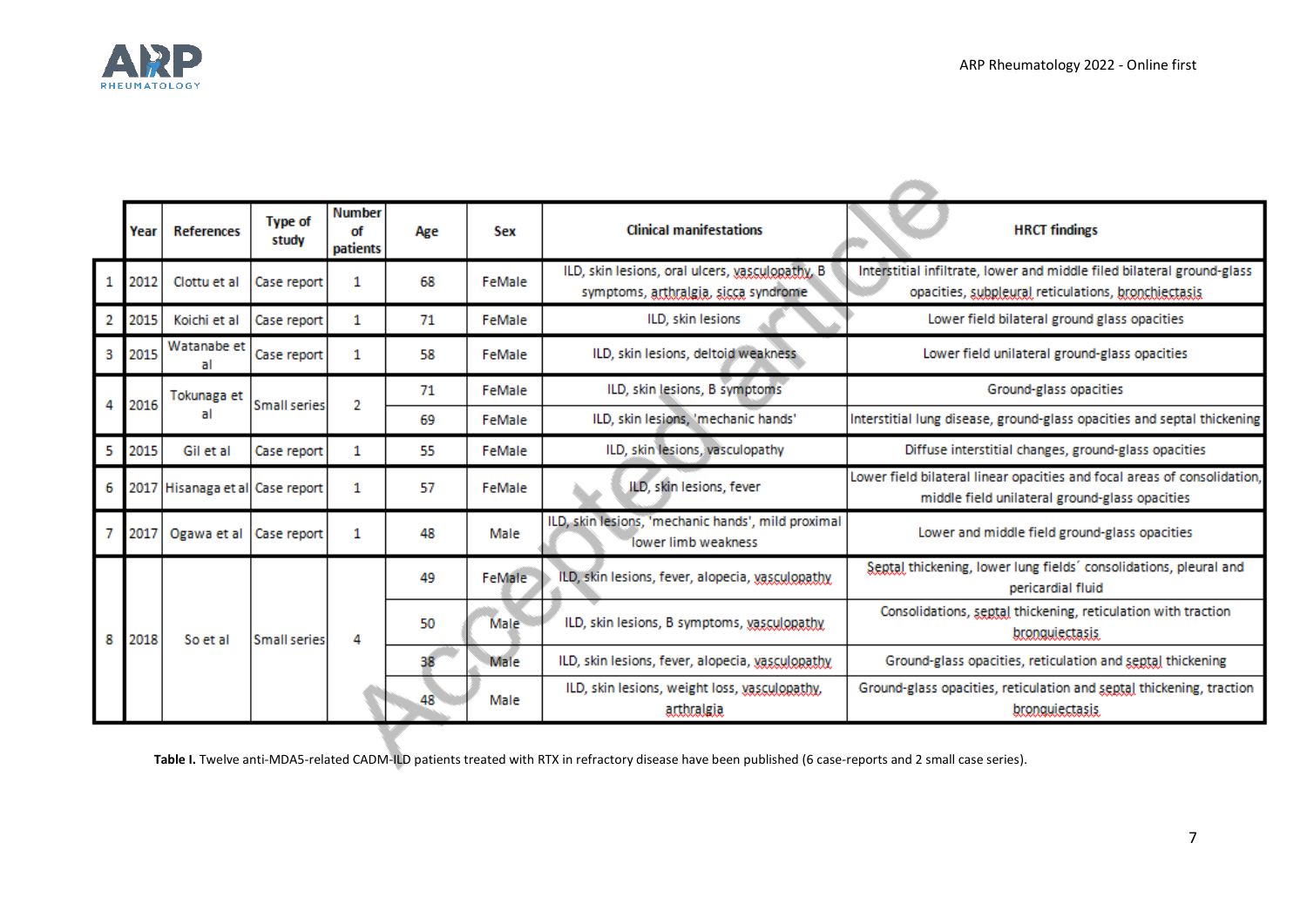

**Continued** 

|   | <b>PFT</b>                                        | <b>Medication pre-</b><br>Rituximab   | <b>RTX</b> dosage             | Response                                                                                                                                                                                    | Follow-up              | <b>Adverse effects</b>              | Level of<br>evidence |
|---|---------------------------------------------------|---------------------------------------|-------------------------------|---------------------------------------------------------------------------------------------------------------------------------------------------------------------------------------------|------------------------|-------------------------------------|----------------------|
| 1 | $n, m$ .                                          | PSL, IVIE, CY, MMF,<br>CsA            | 2 x 1000mg 15 days apart      | Improvement of mucocutaneous lesions                                                                                                                                                        | Unknown                | n. m.                               | 3                    |
| 2 | n. m.                                             | MethulPSL, PSL, Tac.<br>CY, IVIG, PMX | 375mg/m2 weekly for 4 weeks   | Improvement of HRCT findings, decreased serum levels of ferritin                                                                                                                            | 2 months               | n. m.                               | з                    |
| з | n. m.                                             | PSL, Tac, CY                          | 375mg/m2 weekly for 4 weeks   | Clinical remission and no further progression of HRCT findings                                                                                                                              | 6 months               | n. m.                               | з                    |
|   | n. m.                                             | MethulPSL, PSL, Tac,<br>CY, CSA       | 375mg/m2 weekly for 4 weeks   | Death                                                                                                                                                                                       | 51 days                | n. m.                               | 3                    |
|   | n. m.                                             | MethylPSL, PSL, CsA,<br>CY            | 1x375mg/m2                    |                                                                                                                                                                                             | 18 days                |                                     |                      |
|   | Restrictive<br>pattern.<br>reduced<br><b>DLCO</b> | MethylPSL, CY                         | n. m.                         | Death                                                                                                                                                                                       | 3 months               | n. m.                               | з                    |
| 6 | n. m.                                             | PSL, CsA, CY, MMF                     | 375mg/m2 weekly for 4 weeks   | Clinical remission, improvement of HRCT findings, decreased of serum<br>levels of ferritin                                                                                                  | Unknown                | n. m.                               | з                    |
|   | n. m.                                             | MethylPSL, PSL, CsA,<br>CY            |                               | Improvement of skin lesions, respiratory symptoms and HRCT findings,<br>375mg/m2 weekly for 4 weeks   decreased of serum levels of ferritin and anti-MDA-5 titers; PSL and CsA<br>after RTX | Unknown                | n. m.                               | з                    |
| 8 | <b>FVC 39%</b><br>predicted                       | PSL, CsA, CY, IVIg                    |                               | Improvement of symptoms and PFT                                                                                                                                                             | 6 months to 2<br>vears | Vasculitic ulcer<br>wound infection | з                    |
|   | <b>FVC 76%</b><br>predicted                       | MMF, CY, Tac                          | 2 x 1000mg 15 days apart or   | Improvement of symptoms and PFT                                                                                                                                                             |                        | <b>Chest infection</b>              |                      |
|   | <b>FVC 94%</b><br>predicted                       | MMF, Tac, IVIg                        | 500mg at 0, 7, 14 and 28 days | Improvement of symptoms and PFT, decreased serum levels of ferritin                                                                                                                         |                        | <b>Chest infection</b>              |                      |
|   | DLCOcor 54%<br>predicted                          | CsA                                   |                               | Improvement of symptoms and PFT                                                                                                                                                             |                        | Nil                                 |                      |

Table I *(cont.)*. Twelve anti-MDA5-related CADM-ILD patients treated with RTX in refractory disease have been published (6 case-reports and 2 small case series).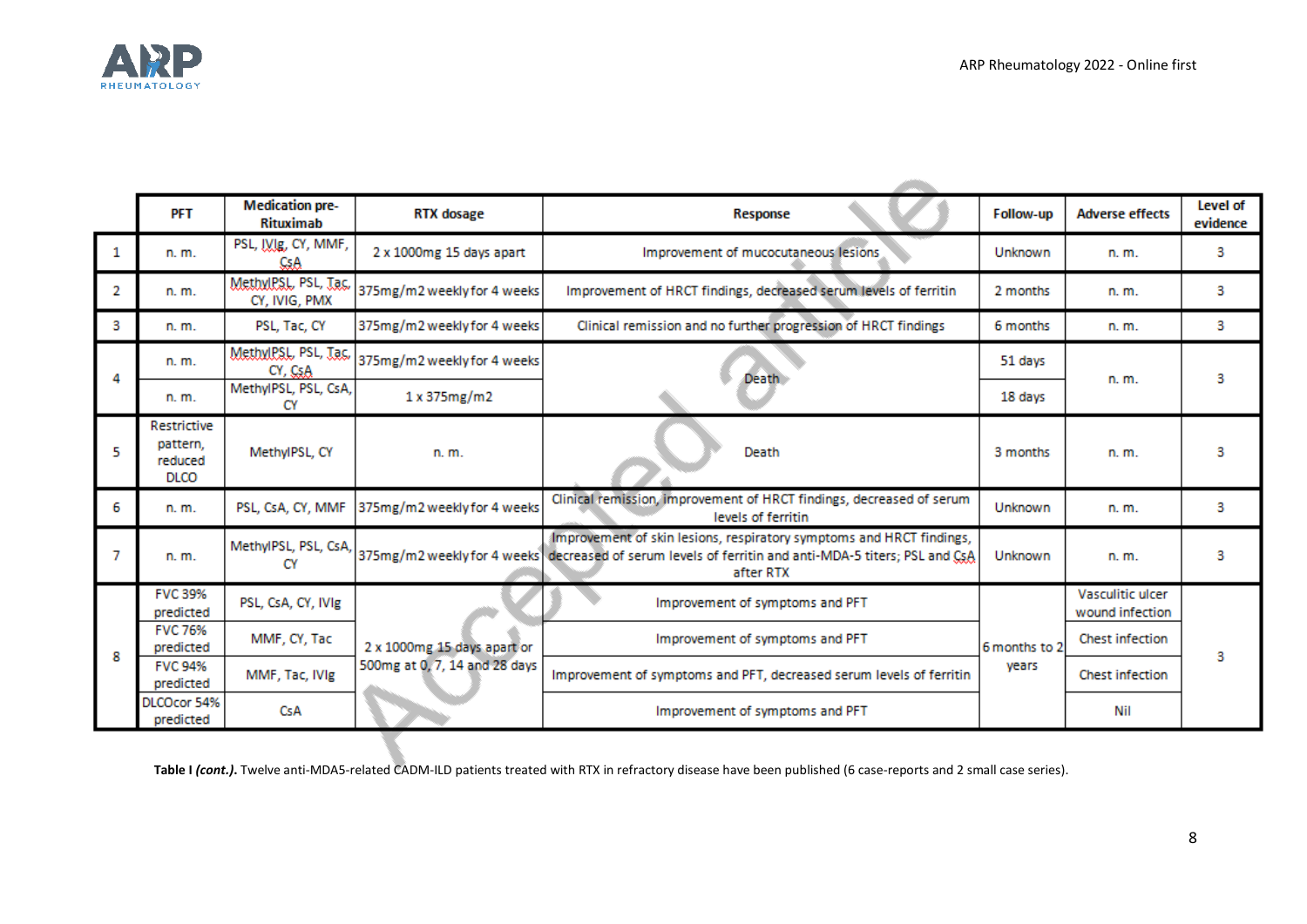

|                | <b>PFT</b>                                        | <b>Medication pre-</b><br>Rituximab   | RTX dosage                                                   | Response                                                                                                                                                      | Follow-up     | <b>Adverse effects</b>              | Level of<br>evidence |
|----------------|---------------------------------------------------|---------------------------------------|--------------------------------------------------------------|---------------------------------------------------------------------------------------------------------------------------------------------------------------|---------------|-------------------------------------|----------------------|
| 1              | n. m.                                             | PSL, IVIg, CY, MMF,<br><b>CsA</b>     | 2 x 1000mg 15 days apart                                     | Improvement of mucocutaneous lesions                                                                                                                          | Unknown       | n. m.                               | 3                    |
| 2              | n. m.                                             | MethylPSL, PSL, Tac,<br>CY, IVIg, PMX | 375mg/m2 weekly for 4 weeks                                  | Improvement of HRCT findings, decreased serum levels of ferritin                                                                                              | 2 months      | n. m.                               | 3                    |
| 3              | n. m.                                             | PSL, Tac, CY                          | 375mg/m2 weekly for 4 weeks                                  | Clinical remission and no further progression of HRCT findings                                                                                                | 6 months      | n. m.                               | 3                    |
| 4              | n. m.                                             | MethylPSL, PSL, Tac,<br>CY, CsA       | 375mg/m2 weekly for 4 weeks                                  | Death                                                                                                                                                         | 51 days       | n. m.                               | 3                    |
|                | n. m.                                             | MethylPSL, PSL, CsA,<br>CY            | 1x375mg/m2                                                   |                                                                                                                                                               | 18 days       |                                     |                      |
| 5              | Restrictive<br>pattern,<br>reduced<br><b>DLCO</b> | MethylPSL, CY                         | n. m.                                                        | Death                                                                                                                                                         | 3 months      | n. m.                               |                      |
| 6              | n. m.                                             | PSL, CsA, CY, MMF                     | 375mg/m2 weekly for 4 weeks                                  | Clinical remission, improvement of HRCT findings, decreased of serum<br>levels of ferritin                                                                    | Unknown       | n. m.                               | 3                    |
| $\overline{7}$ | n. m.                                             | MethylPSL, PSL, CsA,<br>CY            | 375mg/m2 weekly for 4 weeks                                  | Improvement of skin lesions, respiratory symptoms and HRCT findings,<br>decreased of serum levels of ferritin and anti-MDA-5 titers; PSL and CsA<br>after RTX | Unknown       | n. m.                               | 3                    |
| 8              | <b>FVC 39%</b><br>predicted                       | PSL, CsA, CY, IVIg                    |                                                              | Improvement of symptoms and PFT (FVC 39 > 67%)                                                                                                                | 6 months to 2 | Vasculitic ulcer<br>wound infection | 3                    |
|                | <b>FVC 76%</b><br>predicted                       | MMF, CY, Tac                          | 2 x 1000mg 15 days apart or<br>500mg at 0, 7, 14 and 28 days | Improvement of symptoms and PFT (FVC 76 > 105%)                                                                                                               |               | Chest infection                     |                      |
|                | <b>FVC 94%</b><br>predicted                       | MMF, Tac, IVIg                        |                                                              | Improvement of symptoms and PFT (FVC 94 > 121%), decreased serum<br>levels of ferritin                                                                        | years         | Chest infection                     |                      |
|                | DLCOcor 54%<br>predicted                          | CsA                                   |                                                              | Improvement of symptoms and PFT (DLCOcor 54 > 72%)                                                                                                            |               | Nil                                 |                      |

Table II. Treatment strategy and outcomes of the twelve anti-MDA5-related CADM-ILD patients treated with RTX in refractory disease that have been published to date. CY cyclophosphamide; CsA – cyclosporine; HRCT – high resolution CT scan; IVIg – intravenous immunoglobulin; MethylPSL – methylprednisolone; MMF – mycophenolate mofetil; n.m. – not mentioned; PMX – polymyxin; PSL – prednisolone; Tac – tacrolimus.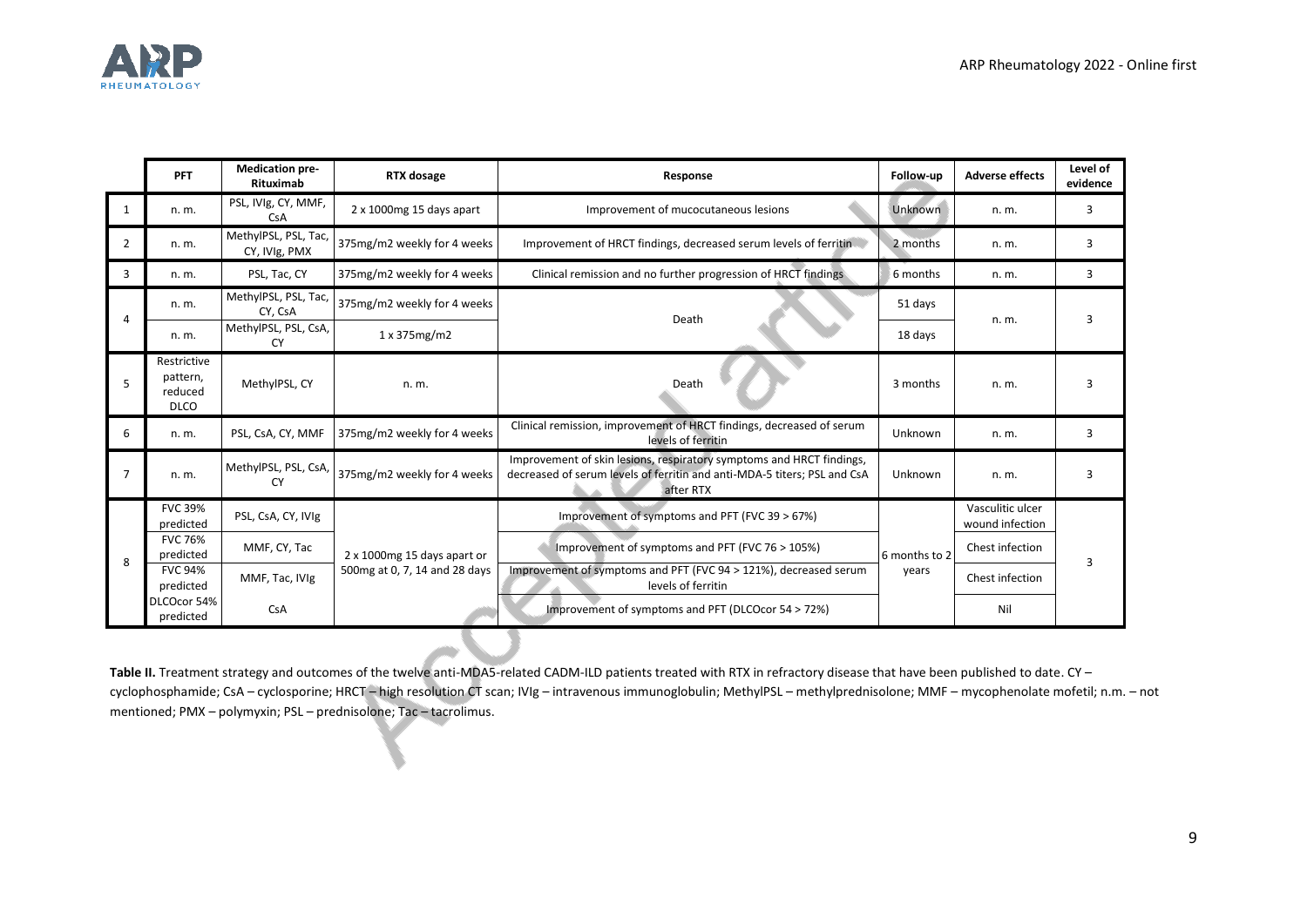

### **References**

1. Mimori T, Nakashima R, Hosono Y. Interstitial Lung Disease in Myositis: Clinical Subsets, Biomarkers, and Treatment. Curr Rheumatol Rep. 2012 Jun;14(3):264–74.

2. Fujisawa T, Hozumi H, Kono M, Enomoto N, Hashimoto D, Nakamura Y, et al. Prognostic Factors for Myositis-Associated Interstitial Lung Disease. Kuwana M, editor. PLoS ONE. 2014 Jun 6;9(6):e98824.

3. Marie I, Hatron PY, Dominique S, Cherin P, Mouthon L, Menard J-F. Short-term and long-term outcomes of interstitial lung disease in polymyositis and dermatomyositis: A series of 107 patients. Arthritis & Rheumatism. 2011 Nov;63(11):3439–47.

4. Sato S, Hirakata M, Kuwana M, Suwa A, Inada S, Mimori T, et al. Autoantibodies to a 140-kd polypeptide, CADM-140, in Japanese patients with clinically amyopathic dermatomyositis. Arthritis Rheum. 2005 May;52(5):1571–6.

5. Fiorentino D, Chung L, Zwerner J, Rosen A, Casciola-Rosen L. The mucocutaneous and systemic phenotype of dermatomyositis patients with antibodies to MDA5 (CADM-140): A retrospective study. Journal of the American Academy of Dermatology. 2011 Jul;65(1):25–34.

6. Koga T, Fujikawa K, Horai Y, Okada A, Kawashiri S -y., Iwamoto N, et al. The diagnostic utility of anti-melanoma differentiation-associated gene 5 antibody testing for predicting the prognosis of Japanese patients with DM. Rheumatology. 2012 Jul 1;51(7):1278–84.

7. Hamaguchi Y, Kuwana M, Hoshino K, Hasegawa M, Kaji K, Matsushita T, et al. Clinical Correlations With Dermatomyositis-Specific Autoantibodies in Adult Japanese Patients With Dermatomyositis. ARCH DERMATOL. 2011;147(4):8.

8. Kang EH, Lee EB, Shin KC, Im CH, Chung DH, Han SK, et al. Interstitial lung disease in patients with polymyositis, dermatomyositis and amyopathic dermatomyositis. Rheumatology. 2005 Oct 1;44(10):1282–6.

9. Moghadam-Kia S, Oddis CV, Sato S, Kuwana M, Aggarwal R. Anti-Melanoma Differentiation-Associated Gene 5 Is Associated With Rapidly Progressive Lung Disease and Poor Survival in US Patients With Amyopathic and Myopathic Dermatomyositis: Anti-MDA5 in US Patients With DM. Arthritis Care & Research. 2016 May;68(5):689–94.

10. Y Suzuki SS. Anti-CADM-140/MDA5 autoantibody titer correlates with disease activity and predicts disease outcome in patients with dermatomyositis and rapidly progressive interstitial lung disease. Modern Rheumatology. 2014 Jan 2;23(3):496–502.

11. Chen Z, Cao M, Plana MN, Liang J, Cai H, Kuwana M, et al. Utility of Anti-Melanoma Differentiation-Associated Gene 5 Antibody Measurement in Identifying Patients With Dermatomyositis and a High Risk for Developing Rapidly Progressive Interstitial Lung Disease: A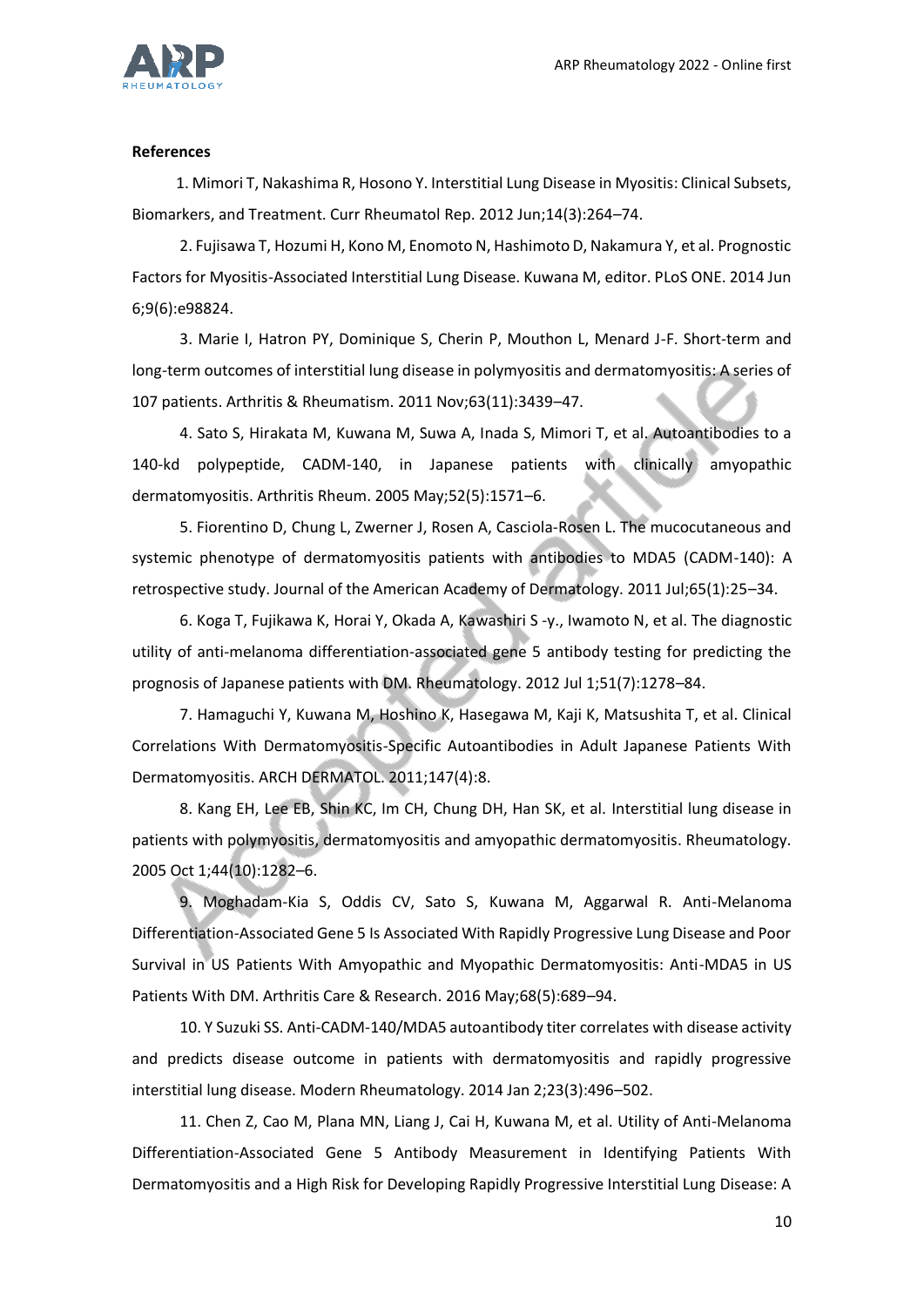

Review of the Literature and a Meta-Analysis: Anti-MDA5 and Identifying RP-ILD in DM. Arthritis Care & Research. 2013 Aug;65(8):1316–24.

12. Gil B, Merav L, Pnina L, Chagai G. Diagnosis and treatment of clinically amyopathic dermatomyositis (CADM): a case series and literature review. CLINICAL RHEUMATOLOGY. 2016;35(8):2125–2130.

13. Douglas WW, Tazelaar HD, Hartman TE, Hartman RP, Decker PA, Schroeder DR, et al. Polymyositis–Dermatomyositis-associated Interstitial Lung Disease. Am J Respir Crit Care Med. 2001 Oct;164(7):1182–5.

14. Saravanan V. Reducing the risk of methotrexate pneumonitis in rheumatoid arthritis. Rheumatology. 2003 Sep 16;43(2):143–7.

15. Bunch TW. Prednisone and azathioprine for polymyositis. Long-term followup. Arthritis & Rheumatism. 1981 Jan;24(1):45–8.

16. Schiopu E, Phillips K, MacDonald PM, Crofford LJ, Somers EC. Predictors of survival in a cohort of patients with polymyositis and dermatomyositis: effect of corticosteroids, methotrexate and azathioprine. Arthritis Res Ther. 2012;14(1):R22.

17. J Vencovsky JTS. OP0289 A Prospective, Randomized, Open-Label, Assessor-Blind, Multicenter Study of Efficacy and Safety of Combined Treatment of Methotrexate + Glucocorticoids versus Glucocorticoids Alone in Patients with Polymyositis and Dermatomyositis (Prometheus Trial). Ann Rheum Dis. 2014;73(supp 2):171.

18. Takada K, Nagasaka K, Miyasaka N. Polymyositis/dermatomyositis and interstitial lung disease: A new therapeutic approach with T-cell-specific immunosuppressants. Autoimmunity. 2005 Jan;38(5):383–92.

19. EH Choy PG. Immunosuppressant and immunomodulatory treatment for dermatomyositis and polymyositis. Cochrane Database Syst Rev. 2012 Aug;

20. Schmidt J. Current Classification and Management of Inflammatory Myopathies. Journal of Neuromuscular Diseases 2018 May 29; 5(2):109–29; doi: 10.3233/JND-180308;

21. Dalakas MC. Immunotherapy of myositis: issues, concerns and future prospects. Nature Reviews Rheumatology 2010 Mar; 6(3):129-37. doi: 10.1038/nrrheum.2010.2. Epub 2010 Feb 2;

22. Sharp C, McCabe M, Dodds N, Edey A, Mayers L, Adamali H, et al. Rituximab in autoimmune connective tissue disease–associated interstitial lung disease. Rheumatology. 2016 Jul;55(7):1318–24.

23. Keir GJ, Maher TM, Ming D, Abdullah R, de Lauretis A, Wickremasinghe M, et al. Rituximab in severe, treatment-refractory interstitial lung disease: Rituximab in treatmentrefractory ILD. Respirology. 2014 Apr;19(3):353–9.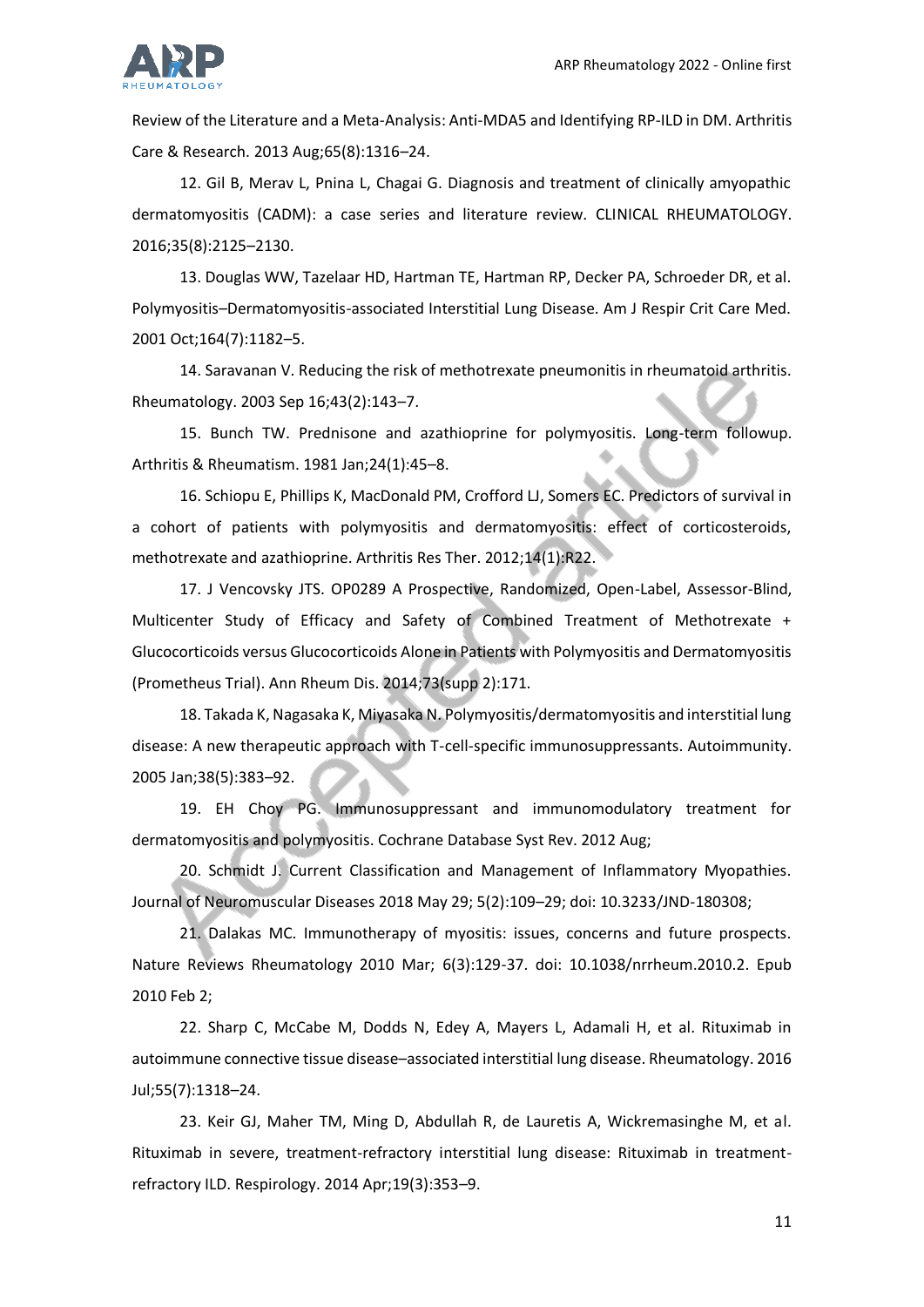

24. Saunders P, Tsipouri V, Keir GJ, et al. Rituximab versus cyclophosphamide for the treatment of connective tissue disease-associated interstitial lung disease (RECITAL): study protocol for a randomised controlled trial. Trials 2017; 18: 275.

25. Koichi Y, Aya Y, Megumi U, Shunichi K, Masafumi S, Hiroaki M, et al. A case of anti-MDA5-positive rapidly progressive interstitial lung disease in a patient with clinically amyopathic dermatomyositis ameliorated by rituximab, in addition to standard immunosuppressive treatment. Modern Rheumatology. 2017 May 4;27(3):536–40.

26. Oddis CV, Reed AM, Aggarwal R, Rider LG, Ascherman DP, Levesque MC, et al. Rituximab in the treatment of refractory adult and juvenile dermatomyositis and adult polymyositis: A randomized, placebo-phase trial. Arthritis & Rheumatism. 2013 Feb;65(2):314– 24.

27. Levine TD. Rituximab in the treatment of dermatomyositis: An open-label pilot study. Arthritis Rheum. 2005 Feb;52(2):601–7.

28. Andersson H, Sem M, Lund MB, Aaløkken TM, Günther A, Walle-Hansen R, et al. Longterm experience with rituximab in anti-synthetase syndrome-related interstitial lung disease. Rheumatology. 2015 Aug;54(8):1420–8.

29. Marie I, Dominique S, Janvresse A, Levesque H, Menard J-F. Rituximab therapy for refractory interstitial lung disease related to antisynthetase syndrome. Respiratory Medicine. 2012 Apr;106(4):581–7.

30. Aggarwal R, Oddis CV, Goudeau D, Koontz D, Qi Z, Reed AM, et al. Autoantibody levels in myositis patients correlate with clinical response during B cell depletion with rituximab. Rheumatology. 2016 Jun 1;55(6):991–9.

31. The RIM Study Group, Reed AM, Crowson CS, Hein M, de Padilla CL, Olazagasti JM, et al. Biologic predictors of clinical improvement in rituximab-treated refractory myositis. BMC Musculoskelet Disord. 2015 Dec;16(1):257.

32. Clottu A, Laffitte E, Prins C, Chizzolini C. Response of Mucocutaneous Lesions to Rituximab in a Case of Melanoma Differentiation Antigen 5-Related Dermatomyositis. Dermatology. 2012;225(4):376–80.

33. Ogawa Y, Kishida D, Shimojima Y, Hayashi K, Sekijima Y. Effective Administration of Rituximab in Anti-MDA5 Antibody–Positive Dermatomyositis with Rapidly Progressive Interstitial Lung Disease and Refractory Cutaneous Involvement: A Case Report and Literature Review. Case Reports in Rheumatology. 2017;2017:1–6.

34. Tokunaga K, Hagino N. Dermatomyositis with Rapidly Progressive Interstitial Lung Disease Treated with Rituximab: A Report of 3 Cases in Japan. Intern Med. 2017;56(11):1399– 403